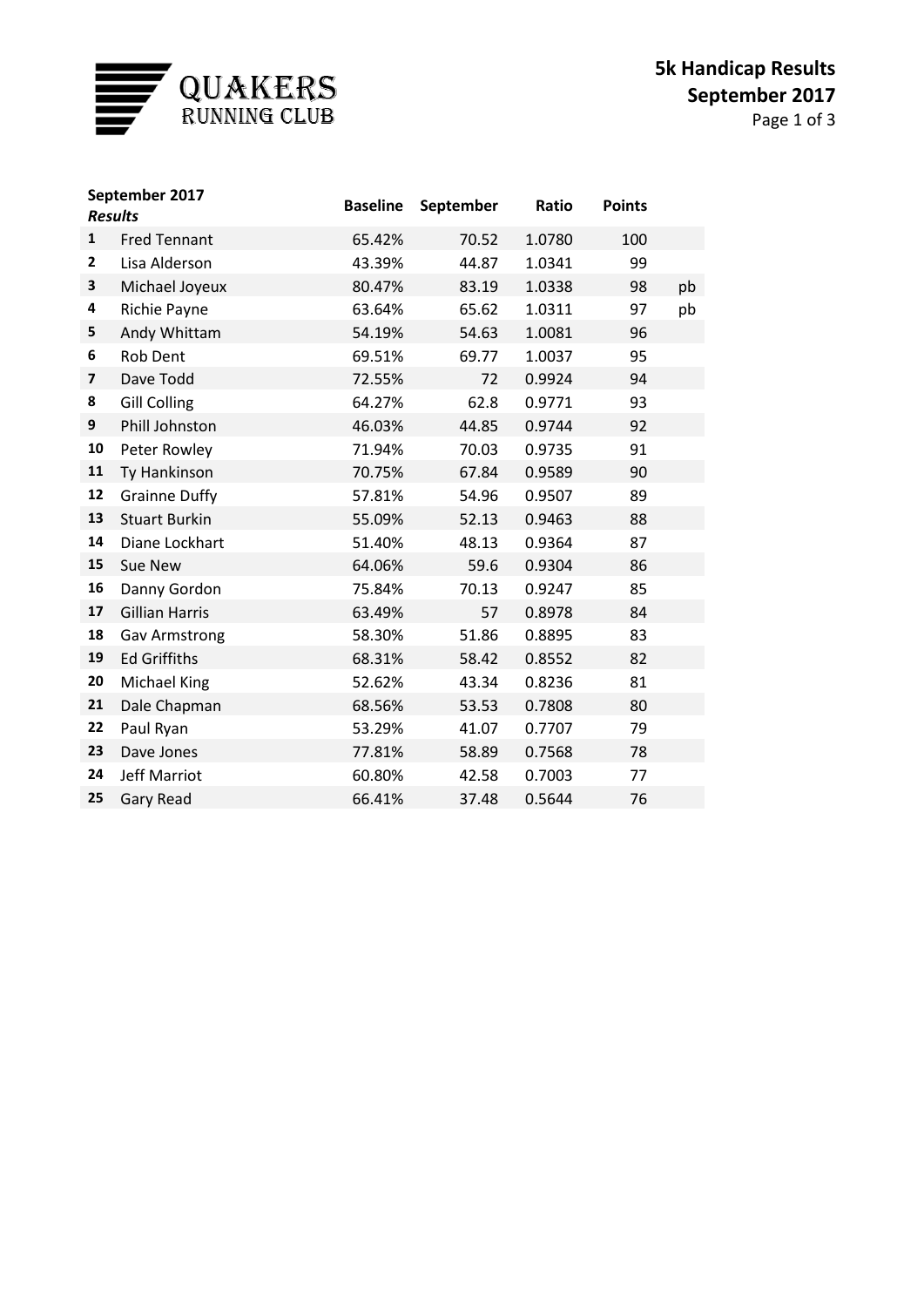

| August 2017  |                          | Jan              | Feb              | Mar              | Apr         | May              | Jun              | Jul              | Aug              | <b>Sep</b>       | <b>Total</b> |
|--------------|--------------------------|------------------|------------------|------------------|-------------|------------------|------------------|------------------|------------------|------------------|--------------|
|              | <b>Cumulative Scores</b> |                  |                  |                  |             |                  |                  |                  |                  |                  |              |
| $\mathbf{1}$ | Lisa Alderson            | $\mathbf 0$      | 99               | 96               | 98          | 98               | 97               | 96               | 97               | 99               | 780          |
| 2            | Ty Hankinson             | 85               | 79               | 80               | 82          | 85               | $\mathbf 0$      | 80               | 88               | 90               | 669          |
| 3            | <b>Fred Tennant</b>      | 92               | 96               | $\mathbf 0$      | 96          | 79               | $\overline{0}$   | 99               | 100              | 100              | 662          |
| 4            | <b>Ed Griffiths</b>      | 81               | 78               | 81               | 80          | 75               | $\mathbf 0$      | 86               | 90               | 82               | 653          |
| 5            | <b>Grainne Duffy</b>     | 77               | 86               | 85               | 74          | 72               | 81               | $\mathbf 0$      | 86               | 89               | 650          |
| 6            | Dave Todd                | $\mathbf 0$      | 87               | 92               | 91          | 87               | 96               | 0                | 92               | 94               | 639          |
| 7            | Richie Payne             | 62               | $\mathbf 0$      | 86               | 88          | $\mathbf 0$      | 94               | 90               | 95               | 97               | 612          |
| 8            | Karen Ann Dove           | 100              | $\mathbf 0$      | 100              | 100         | 100              | 100              | 100              | $\mathbf 0$      | $\mathbf 0$      | 600          |
| 9            | Peter Rowley             | $\mathbf 0$      | 81               | 78               | 84          | 67               | $\mathbf 0$      | 83               | 89               | 91               | 573          |
| 10           | Danny Gordon             | 76               | 82               | 76               | 77          | $\mathbf 0$      | 86               | 82               | $\mathbf 0$      | 85               | 564          |
| 11           | Andy Whittam             | 93               | 89               | $\mathbf 0$      | 93          | 92               | 98               | $\mathbf 0$      | 98               | $\mathbf 0$      | 563          |
| 12           | <b>Stuart Burkin</b>     | 0                | 95               | 98               | 99          | 99               | $\mathbf 0$      | 0                | 84               | 88               | 563          |
| 13           | Dave Jones               | $\mathbf 0$      | 76               | 66               | $\mathbf 0$ | 76               | 77               | 87               | 93               | 78               | 553          |
| 14           | <b>Michael King</b>      | 66               | 73               | 89               | 78          | 63               | $\mathbf 0$      | $\mathbf 0$      | 82               | 81               | 532          |
| 15           | <b>Gary Read</b>         | 60               | $\mathbf 0$      | 69               | 61          | 61               | $\mathbf 0$      | 79               | 79               | 76               | 485          |
| 16           | Lisa Jenkins             | 95               | $\mathbf 0$      | 91               | 0           | 96               | 95               | 93               | $\mathbf 0$      | $\mathbf 0$      | 470          |
| 17           | <b>Emily Beaumont</b>    | 97               | 100              | 97               | $\mathbf 0$ | $\mathbf 0$      | 82               | 91               | $\mathbf 0$      | $\mathbf 0$      | 467          |
| 18           | Sue New                  | 0                | $\mathbf 0$      | 62               | 69          | 70               | 83               | $\mathbf 0$      | 81               | 86               | 451          |
| 19           | Rob Gillham              | $\mathbf 0$      | 67               | 75               | 71          | 68               | 80               | 78               | $\mathbf 0$      | $\mathbf 0$      | 439          |
| 20           | Dave McLachlan           | 91               | 83               | 0                | 85          | 88               | $\mathbf 0$      | 88               | $\boldsymbol{0}$ | 0                | 435          |
| 21           | Diane Lockhart           | 94               | $\mathbf 0$      | 75               | $\mathbf 0$ | 81               | $\mathbf 0$      | 92               | $\mathbf 0$      | 87               | 429          |
| 22           | Paul Ryan                | 67               | 66               | 0                | 63          | 59               | $\mathbf 0$      | 77               | $\boldsymbol{0}$ | 79               | 411          |
| 23           | Lee Morris               | 87               | $\mathbf 0$      | 73               | 72          | 78               | $\mathbf 0$      | 94               | $\mathbf 0$      | $\mathbf 0$      | 404          |
|              | Gemma                    |                  |                  |                  |             |                  |                  |                  |                  |                  |              |
| 24           | Hammond                  | 72               | 74               | 80               | 70          | 80               | 0                | 0                | $\boldsymbol{0}$ | $\pmb{0}$        | 376          |
|              | David                    |                  |                  |                  |             |                  |                  |                  |                  |                  |              |
| 25           | Ledgerwood               | 84               | $\mathbf 0$      | 90               | $\mathbf 0$ | 95               | 99               | 0                | $\mathbf 0$      | 0                | 368          |
| 26           | Rebecca Howard           | 0                | 0                | 84               | 97          | $\mathbf 0$      | $\mathbf 0$      | 95               | 91               | 0                | 367          |
| 27           | Jeff Marriot             | $\mathbf 0$      | $\boldsymbol{0}$ | 61               | 68          | 71               | 87               | $\boldsymbol{0}$ | $\boldsymbol{0}$ | 77               | 364          |
| 28           | Darren Alderson          | 0                | 98               | 95               | 79          | 82               | 0                | 0                | $\boldsymbol{0}$ | 0                | 354          |
| 29           | Jamie Pratt              | 86               | $\mathbf 0$      | 94               | 75          | $\boldsymbol{0}$ | $\boldsymbol{0}$ | 97               | $\mathbf 0$      | $\boldsymbol{0}$ | 352          |
| 30           | Phil Rutter              | 90               | 92               | 87               | 0           | 77               | $\mathbf 0$      | 0                | $\boldsymbol{0}$ | $\pmb{0}$        | 346          |
| 31           | Michelle Scruby          | 74               | 90               | $\boldsymbol{0}$ | 89          | $\boldsymbol{0}$ | 91               | $\mathbf 0$      | $\boldsymbol{0}$ | $\boldsymbol{0}$ | 344          |
| 32           | <b>Gill Colling</b>      | 89               | $\pmb{0}$        | 78               | 0           | 83               | 0                | 0                | $\boldsymbol{0}$ | 93               | 343          |
| 33           | Juliette McLaren         | 78               | $\mathbf 0$      | 82               | 81          | 89               | $\boldsymbol{0}$ | $\mathbf 0$      | $\mathbf 0$      | $\boldsymbol{0}$ | 330          |
| 34           | Iain Clyde               | 68               | $\boldsymbol{0}$ | 0                | 83          | 84               | 89               | 0                | $\boldsymbol{0}$ | $\pmb{0}$        | 324          |
| 35           | Olly Moore               | 79               | 84               | 70               | 73          | $\boldsymbol{0}$ | $\boldsymbol{0}$ | $\boldsymbol{0}$ | $\boldsymbol{0}$ | 0                | 306          |
| 36           | Marc Ellis               | 70               | 71               | 88               | 66          | $\pmb{0}$        | $\pmb{0}$        | 0                | $\pmb{0}$        | 0                | 295          |
| 37           | Lisa Johnstone           | $\pmb{0}$        | $\boldsymbol{0}$ | 65               | 65          | $\pmb{0}$        | 78               | 81               | $\boldsymbol{0}$ | $\boldsymbol{0}$ | 289          |
| 38           | <b>Paul Roberts</b>      | 71               | 70               | 72               | $\mathbf 0$ | 0                | 75               | $\boldsymbol{0}$ | $\boldsymbol{0}$ | 0                | 288          |
| 39           | Dawn Johnston            | $\mathbf 0$      | $\boldsymbol{0}$ | $\boldsymbol{0}$ | 90          | 97               | $\boldsymbol{0}$ | 98               | $\boldsymbol{0}$ | 0                | 285          |
| 40           | Michelle Dale            | 99               | $\boldsymbol{0}$ | 99               | 0           | $\boldsymbol{0}$ | $\pmb{0}$        | 84               | $\mathbf 0$      | $\pmb{0}$        | 282          |
| 41           | Rob Dent                 | $\boldsymbol{0}$ | $\boldsymbol{0}$ | $\boldsymbol{0}$ | $\mathbf 0$ | 90               | $\boldsymbol{0}$ | 89               | 94               | $\pmb{0}$        | 273          |
| 42           | Sharon Carr              | 69               | 68               | 68               | 67          | $\pmb{0}$        | $\pmb{0}$        | 0                | $\pmb{0}$        | 0                | 272          |